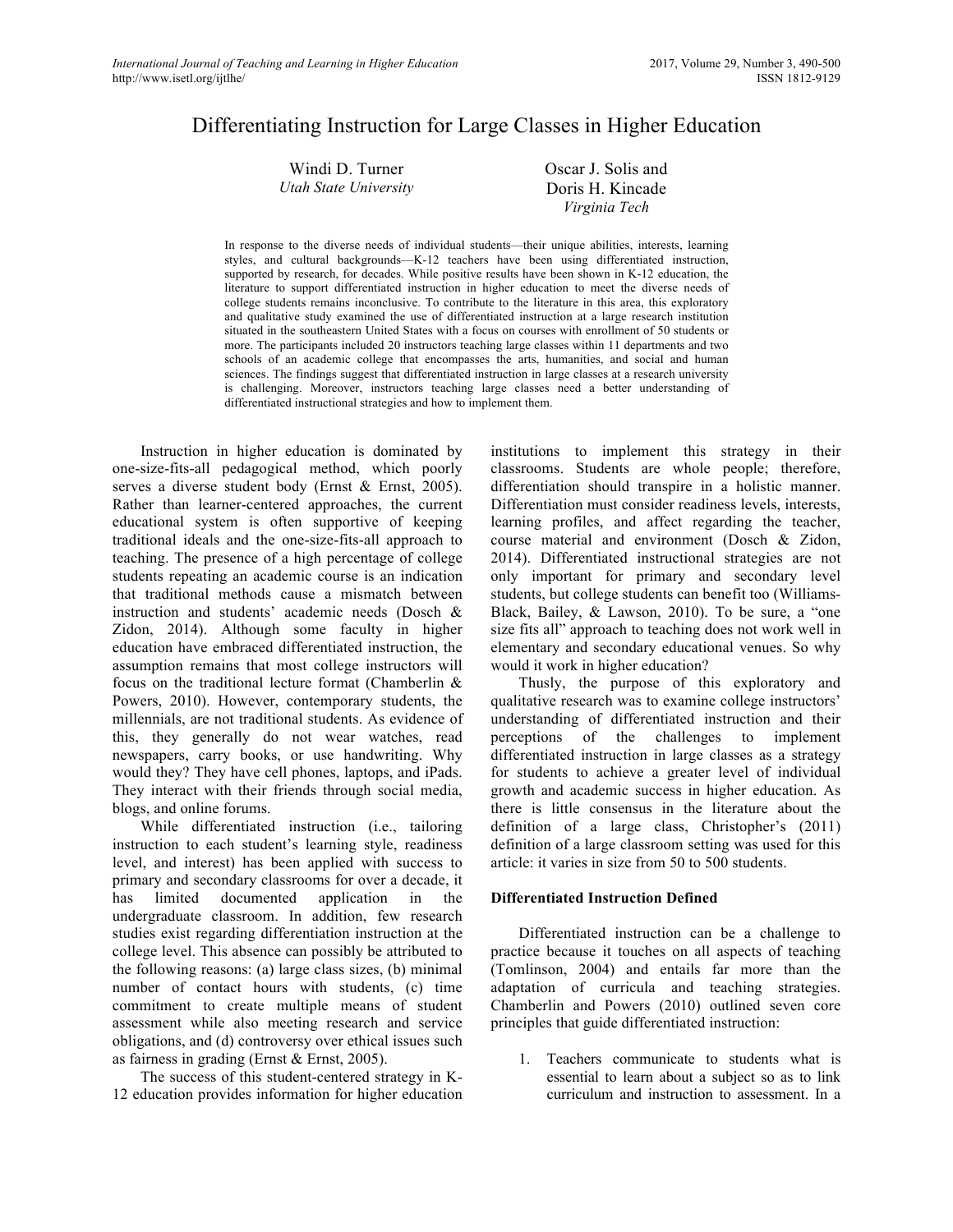differentiated classroom, assessment is ongoing and serves to inform instruction that includes students' understanding of the material, their personal interests, and learning profiles.

- 2. Teachers respond to student differences. They accept students where they are but with the expectation that they will understand all that they can.
- 3. All students are expected to participate in respectful work. They are challenged at a level that is attainable through lessons that emphasize critical thinking intended to promote individual growth.
- 4. Teachers and students collaborate in the learning process.
- 5. Teachers are flexible with utilizing groups and whole class discussions. Students work in diverse groups based upon their readiness, interests, or learning profiles. Group work is intermixed with whole class discussions and activities.
- 6. The approach to differentiated instruction is proactive versus reactive. Lesson plans are structured to address the variance in learner preferences rather than adjusting instruction when the lesson does not work for some students.
- 7. Space, time, and materials are implemented to suit the needs of the various learners (Chamberlin & Powers, 2010).

To better understand differentiated instruction, one needs to understand how students learn. The ways in which a student learns most effectively can be described through a learning profile. A learning profile includes a student's learning preference(s), family structure, favorite hobbies, interests, state assessment scores, reading scores, and fluency in reading recordings. Leading elements also include group orientation, cognitive styles, intelligence preferences, and learning environment preferences. Differentiation guided by learning profiles allows students to learn by means that are natural and efficient (Anderson, 2007; Santangelo & Tomlinson, 2009). Previously, instructional researchers have focused primarily on learning styles (e.g., Pham, 2012). For example, visual learners have good visualization skills, auditory learners make contact through verbal communications, and kinesthetic learners benefit most from hands-on activities. Pham cautioned that, although there is copious literature to support the learning styles theory and the need to differentiate instruction centered on learning styles, there is also research against the learning styles theory. In view of the mixed findings on learning styles, teachers may find success with differentiating instruction in a more holistic manner based on students' backgrounds, prior knowledge, and abilities (i.e., learning profiles) rather than learning styles.

Responding to students' learning profiles can effectively achieve content differentiation when utilizing the following suggested strategies: (a) using visual, auditory, and kinesthetic ways to present material; (b) using examples and illustrations representative of a variety of ways of thinking; and (c) using both deductive and inductive formats to present information (Santangelo & Tomlinson, 2009). In addition, content can be successfully differentiated by responding to students' interests in the following manner: (a) giving students the opportunity to focus on their preferred interests, (b) utilizing examples that relate to students' experiences, and (c) focusing content on student-driven topics and inquiry. To ensure successful outcomes, teachers need to be fully aware of students' cognitive development and readiness levels, as well as their learning styles, in order to use appropriate instructional strategies that focus on learning principles and applications. These strategies help instructors connect what students learn in class to real-world applications (Pham, 2012). These strategies mirror the seven core principles outlined by Chamberlin and Powers (2010).

In summary, differentiated instruction is "a collection of best practices strategically employed to maximize students' learning at every turn, including giving them the tools to handle anything that is undifferentiated" (Wormeli, 2005, p. 28). Although differentiated classes are challenging, students are held accountable and tend to achieve more. An undifferentiated my-approach-or-nothing style of teaching either allows students to coast or forces them to drop out (Wormeli, 2005), thus resulting in the aforementioned need to retake courses. Instructors who differentiate take into consideration that every student is unique with divergent learning styles and preferences (Anderson, 2007).

# **Benefits of Differentiated Instruction**

Differentiating instruction has many benefits both to the learner and to the instructor. When used by instructors, this teaching strategy promotes engagement, facilitates motivation, and helps students make the connection with what is being taught in the classroom to the things they value outside of class. When such connections are made, students tend to improve in their retention of the information. In addition, differentiation can encourage students to discover new interests (Santangelo & Tomlinson, 2009). Tulbure (2011) posited the following additional advantages: it places students as the focal point of the instructional process, it allows flexibility in learning tasks, it revaluates and respects the differences between individual student needs and preferred learning modalities, and it levels the field for student success. Further, differentiated instruction empowers instructors to be responsive rather than reactive to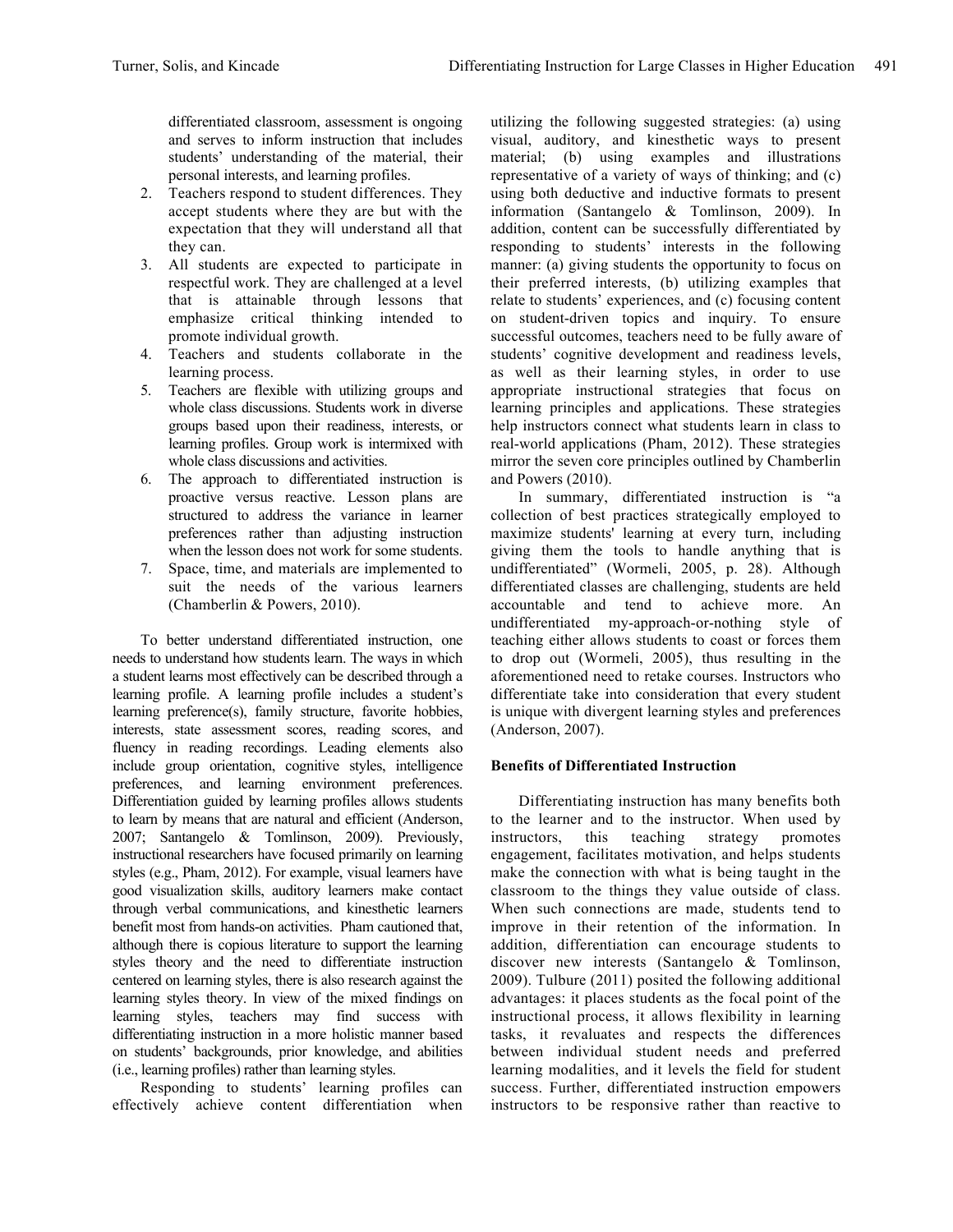students' unique and individual personalities, backgrounds, and abilities (Anderson, 2007).

According to Tomlinson (2004), teachers can differentiate their instruction via four methods: 1) content, 2) process, 3) product, and 4) learning environment. Activities based on various Bloom's Taxonomy levels fall within the content category. Process refers to how a student makes sense of the information and learns. Delivering material according to students' preferred learning style is process. Product is the medium through which the students show what they know and are capable of doing based on their investigation of a particular topic. Assessment based on students' preferred learning style is product. Meeting the physical and psychological needs of students refers to the learning environment. Tomlinson's model suggests that teachers promote equity and excellence by differentiating high quality content, process, and product when instruction is centered on students' readiness levels, interests, and learning profiles (Santangelo & Tomlinson, 2009). This position is supported further by Dosch and Zidon (2014), who also added affect to the list for instructional differentiation. Furthermore, affect addresses students' emotions concerning school-related issues that are influential to their learning. Other researchers view that affect is embedded within the content, process, and product (Dosch & Zidon, 2014); therefore, many studies of differentiated instruction do not include affect with the other three diagnostic elements.

In summary, Wormeli (2005) addressed both the most common downsides about differentiated instruction while offering the following benefits: (a) students' success on standardized assessments can be attributed to differentiated approaches so long as they are taught to be savvy in testtaking; (b) successful teachers offer students varied opportunities to encounter content (whole-class instruction, small groups, or individually); (c) pairing what is fair and developmentally appropriate for each student increases the challenge, not the workload; (d) differentiation will prepare students for a differentiated real world; and (e) differentiation is diverse within itself and what works well in one classroom may not work in another. Although differentiated instruction has both benefits and drawbacks, differentiated instruction embraces an all-inclusive range of teaching strategies and approaches.

## **Differentiated Instruction in Higher Education**

Differentiating instruction in higher education may differ from differentiating in grades K-12 because of the inherent differences in the two environments. These differences have the potential to impact how differentiation of instruction occurs in higher education. In an obvious difference, K-12 teachers usually have more contact time with students when compared to

instructors in higher education. In higher education, the common expectation is that a topic will only be covered once in a class. This reality poses a challenge for instructors in higher education to revisit or re-teach a topic when students need further explanations or some other form of differentiation. Therefore, these instructors would need to be purposeful when utilizing class time. A second complication of the environment is that instructors in higher education seldom have their own classroom and, as such, may be limited in how much they can modify the classroom environment (Chamberlin & Powers, 2010), whereas K-12 instructors usually have their own classroom.

Among the few studies within higher education, findings show how differentiation in higher education has challenges and benefits that are both similar and different from the findings in K-12. For example, Santangelo and Tomlinson (2009) conducted a qualitative self-study in an introductory graduate education course using differentiated instructional strategies such as supplemental readings, tiered assignments, interest-based centers, independent study projects, flexible groupings, flexible timelines, and reading comprehension support. They found that effective differentiation requires a considerable amount of time, effort, and dedication from the instructor. Although preparing for any college course can be deemed as considerable, preparing for a course that engages differentiated content, processes, and products is more intensive. They also found that differentiated instruction gave each student the opportunity to acquire knowledge and understanding of course content and activities based upon their individual readiness, interests, and learning profiles.

Ernst and Ernst (2005) explored the characteristics of differentiated instruction in an undergraduate political science classroom by evaluating student and instructor responses to this teaching method. Implementing a case study methodology, the principles of differentiated instruction were applied to a public policy course taught to 35 undergraduates during a spring semester. Their findings revealed that students generally responded favorably to the differentiated approach, reporting higher levels of intellectual growth, interest in the subject, and satisfaction with the course when compared to students in the non-treatment group. Likewise, the instructor's evaluation of the approach was generally positive, though the considerable time commitment in teaching a differentiated class and concerns connected to the fairness of the approach were perceived as limiting factors. Student responses further revealed that they have a need to know, as opposed to elementary school students who are less likely to question the intentions of the instructor or the fairness of the course. College-level students have a tendency to want to know the instructor's motivations, particularly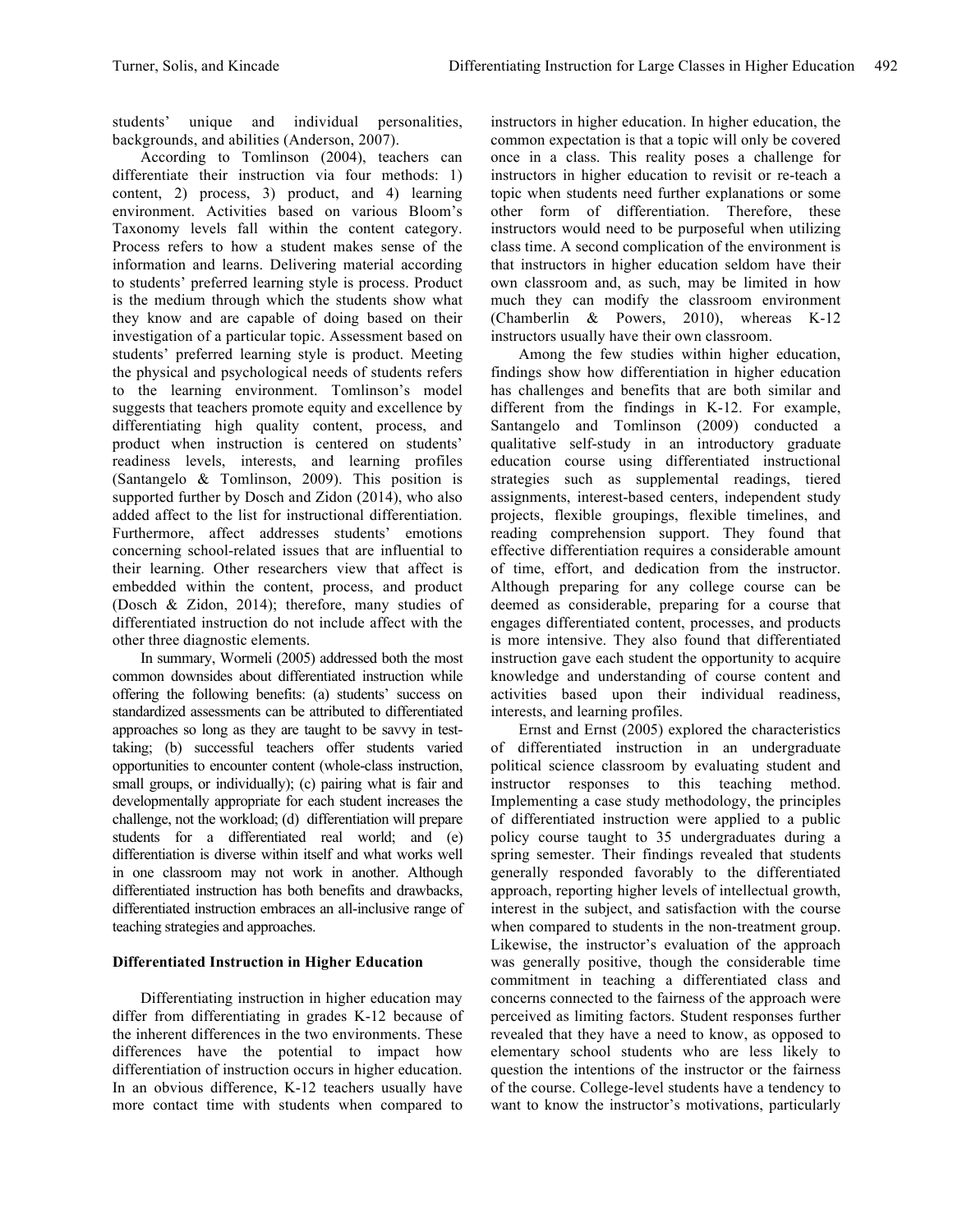when their definition of equality is tested. Moreover, college students can be philosophically opposed to the differentiated instructional method while at the same time report that they enjoyed the class and found assignments to be rewarding and aptly challenging.

Chamberlin and Powers (2010) conducted a quasiexperimental pre-test and post-test control group study using differentiated instruction in an undergraduate first-year math course at two universities. For the course, three instructors taught a section for preservice teachers using similar differentiated instructional methods while four instructors utilized traditional methods that formed the control group. A variety of quantitative and qualitative methods were used to measure the outcomes of the instructional methods. The results indicated the experimental group made higher gains on math scores from pre-test to post-test when compared to the control group. The results also revealed that the undergraduate students successfully met the course objectives and that the participants in the experimental sections perceived the course more positively due to the differentiated instructional methods. The researchers found that for differential instruction, explicitly identifying the course learning objectives early was important, and organizing the course by units or chapters was also helpful. They determined that differentiating every class or every assignment was not necessary. They likewise recommended to begin small, incorporating just one or two ideas at a time and maintaining a log of learning objectives and student progress while also permitting different products for class projects. Responding to student interest and learning profiles, along with incorporating a variety of instructional formats, provides students opportunities to learn in their preferred style.

Diversity in higher education is on the rise; thus, the traditional one-size-fits all, teacher-centered model of lecture-style teaching sets students up for failure (Dosch & Zidon, 2014). Some instructors assume their job is done after they tell students the information. Telling or presenting is not effective pedagogy. Accomplished instructors teach in such a manner that students find both the information and skills meaningful (Wormeli, 2005).

## **Purpose and Research Questions**

Increasingly, research and development in learning theories within elementary and secondary education reveal the significance of differentiated instructional methods, yet very little attention to this approach has been given in higher education, perhaps because of the differences in environment between K-12 and higher education or other challenges for higher education faculty. Therefore, the purpose of this exploratory and qualitative study was to examine instructors'

understanding of differentiated instruction and their perceptions of the challenges to implement differentiated instruction in large classes as a strategy for students to achieve a greater level of individual growth and academic success in higher education.

Four research questions guided this study:

- 1. How do instructors teaching large classes in higher education define differentiated instruction?
- 2. To what level do instructors teaching large classes in higher education use differentiated instructional strategies?
- 3. What perceptions do instructors in higher education have of using differentiated instructional strategies in large classes?
- 4. How do instructors in higher education describe the benefits and challenges of using differentiated instruction in large classes?

## **Materials and Methods**

#### **Instructor Perceptions of Differentiated Instruction (IPDI) Survey**

The questions used in the IPDI Survey were developed based upon an extensive review of the literature and the work of Santangelo and Tomlinson (2009). In addition, the following self-reported demographic information was captured from survey participants: gender; race; age; rank; number of years teaching in higher education; number of large classes taught, including online, hybrid, and face-to-face; and department or school teaching within the academic college. The survey included seven multiple choice questions and two open-ended questions aligned with the purpose of the study and the research questions (see Appendix). The survey questions were designed to elicit information for exploring the research questions (see Table 1.) The final survey question (Q11), "Please share any other comments you have about differentiated instruction in higher education," captured information to answer all four research questions.

## **Data Collection and Analysis**

Qualitative and quantitative data were collected by means of the online IPDI survey created through the web-based research tool Qualtrics. Participants for the survey included instructors teaching large classes within an academic college at a research institution in the southeastern United States with an enrollment of 33,000-plus students. The College is comprised of 11 departments and two schools and has 560 faculty members and 3,237 undergraduate majors. A large class was defined as 50 to 550 students being taught by one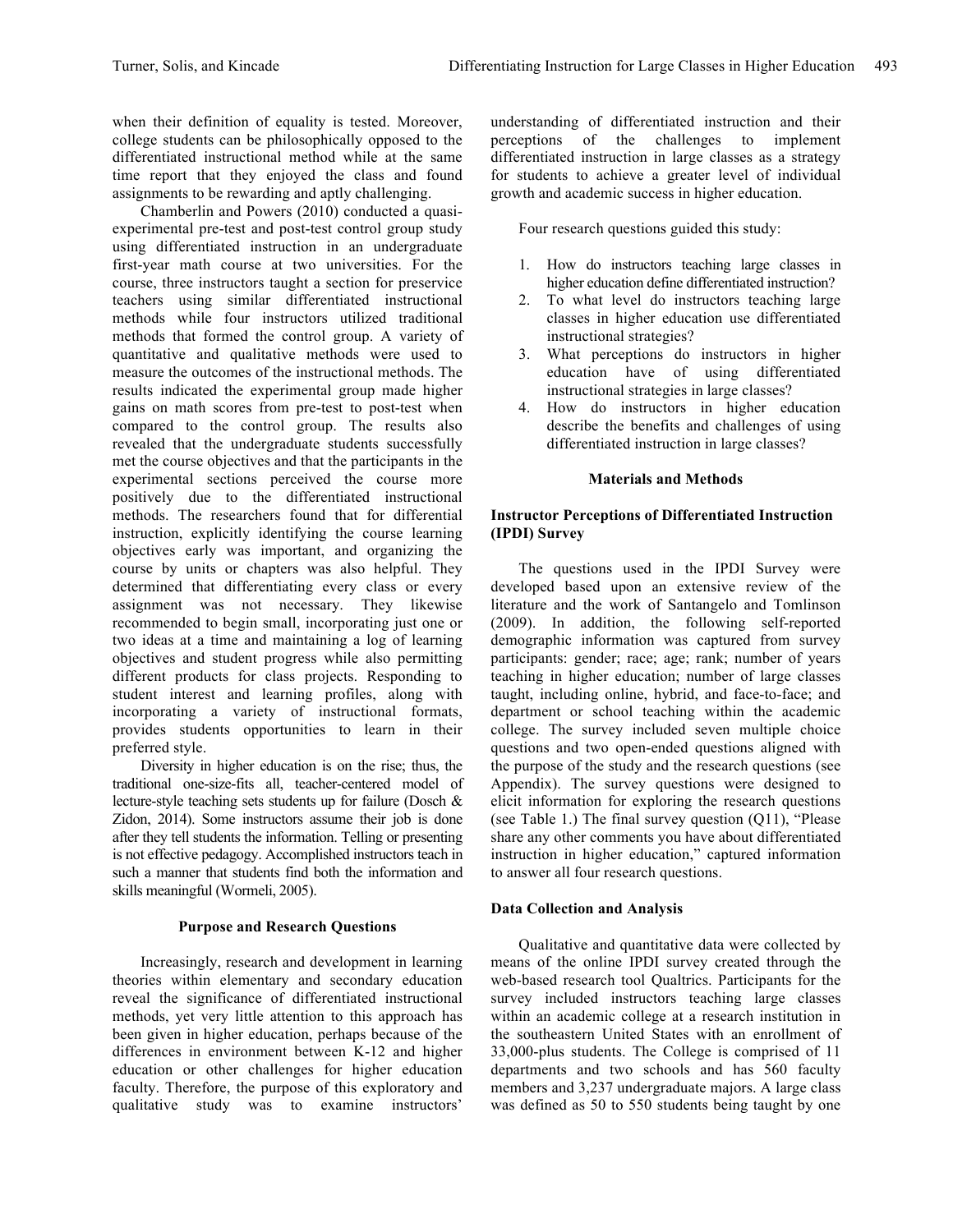| Research Questions (RQ) and IPDI Survey Questions (Q) |                                                                                  |                         |
|-------------------------------------------------------|----------------------------------------------------------------------------------|-------------------------|
| <b>Research Questions</b>                             | <b>Topical Concept</b>                                                           | <b>Survey Questions</b> |
| RQ1                                                   | Definition of differentiated instruction                                         | Q3                      |
| RQ2                                                   | Use of differentiated instructional strategies                                   | Q4, Q6                  |
| RQ3                                                   | Perceptions of using differentiated instructional<br>strategies in large classes | O7                      |
| RQ4                                                   | Benefits and challenges of using differentiated<br>instruction in large classes  | Q5, Q8, Q9, Q10         |

Table 1

| Table 2 |                                                        |  |
|---------|--------------------------------------------------------|--|
|         | Participants' Definition of Differentiated Instruction |  |

| Theme                                                       | Number of    | Percentage of |
|-------------------------------------------------------------|--------------|---------------|
| (description)                                               | Endorsements | Endorsements  |
| Content:                                                    | 2            | $11.7\%$      |
| (activities based on various Bloom's Taxonomy levels)       |              |               |
| Process:                                                    | 10           | 58.9%         |
| (delivering material to students' preferred learning style) |              |               |
| Product:                                                    | 3            | $17.7\%$      |
| (assessment based on students' style)                       |              |               |
| Learning Environment:                                       |              | $11.7\%$      |
| (physical and psychological needs)                          |              |               |

*Note:* The number of endorsements is higher than the number of participants because participants included more than one answer representing multiple themes

faculty member or instructor. Instructors teaching 50 or more students were identified using the Time Table of Classes available through the university student, faculty, and employee information gateway at the time of the survey. The researchers identified 108 instructors who taught sections within the college that met the criteria; the sections represented the exposure of potentially 9,898 students to large-classroom settings. In compliance with the university's research protocol, approval was secured from the Institutional Review Board prior to data collection.

To encourage participation in the study and to maintain diversity and breadth in the purposeful sample pool, the researchers sent a recruitment e-mail to each of the identified instructors. The introductory e-mail explained the purpose of the study and the criteria for participation, which included that participants were (a) currently teaching in the College and (b) were identified as teaching large classes in the fall semester. One week prior to the spring semester, the e-mail was sent by the researchers to instructors requesting that they complete the IPDI online survey. Willing and qualified participants were instructed to complete the survey during an open period of seven days.

Utilizing an open coding strategy (Rossman & Rallis, 2011), the researchers independently coded the open-ended questions of each completed survey to identify common descriptors instructors used to describe their perceptions of differentiated instruction and the challenges of implementing differentiation in large classes. In a second session of coding, the researchers jointly agreed on categories through ongoing dialogue. Unique words or phrases were listed during the coding sessions to form conceptual categories and overarching themes. Quotes were also identified for inclusion in the second level of analysis.

#### **Demographic Profile of Participants**

Of the 20 instructors (19%) that responded to the survey, 13 (65%) were female, and six were male. They ranged in age from 30 to 79 years old. Eighteen of the participants (90%) were white, and two identified as other. Participants reported their rank as follows: five instructors, five assistant professors, six associate professors, and four full professors. The number of years teaching in higher education ranged from one to more than 10 years. Of the 20 participants, faculty had some to extensive experience in teaching large classes. For example, 50% had taught two or more large classes. Five had taught between three and five classes. Meanwhile, four had taught seven or more large classes. The range of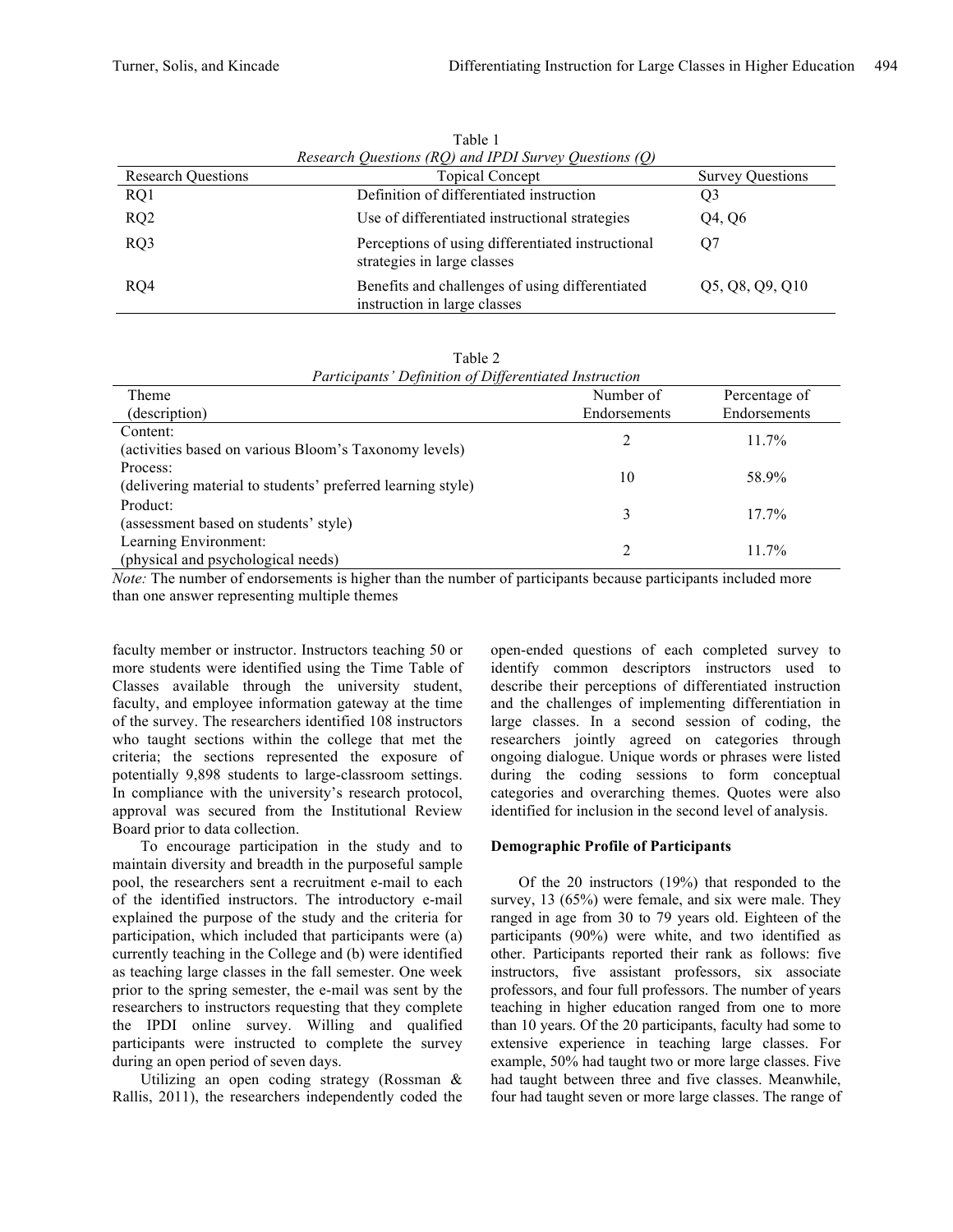subject matter represented in the participants was also diverse. Enrollment in the large classes varied according to academic discipline: two participants taught in Consumer Sciences; two taught in Communication, English, and Religion and Culture. History, Philosophy, and Sociology had one participant each. Four were from Human Development, and three were in the School of Performing Arts. The participant profile represents an exposure of instructors to 3,494 (35.3%) out of the 9,898 potential undergraduate students.

## **Discussion of Findings**

#### **Research Question One: Definition of Differentiated Instruction**

The frequency of participants' responses according to Tomlinson's model (2004) is captured in Table 2. Sixteen of the 20 participants answered the question while the remaining four elected not to answer the question. At the time of the survey, three of the 16 participants stated that they were unable to define differentiated instruction, resulting in 13 respondents' answers coded using Tomlinson's model.

Instructors participating in this study primarily described their understanding of differentiated instruction as 1) content, 2) process, 3) product, and 4) learning environment. The majority of the endorsements  $(n=10)$  were for the process category. Previous literature (e.g., Dosch & Zidon, 2014) has provided theoretical definitions of differentiated instruction, but this finding provides definitions from practitioners. For example, one participant defined differentiated instruction as "providing instruction intended to reach different styles of learners." Another participant described differentiated instruction as "a way to best reach/teach each student." Although participants focused heavily on process, a few participants highlighted content, assessment, and learning environment to define differentiated instruction. For example, one participant defined differentiated instruction as "preparing curriculum and outcomes based on individual student needs based on personal interests, culture, ability/disability, socioeconomic status, sex, etc."

In response to the open-ended question asking for additional comments, further comments provided enlightenment on this research question. One participant described differentiated instruction as a way to "understand what students need, give them the resources to discover the solution, [and] point them in the direction of additional resources." Another participant said the following:

After the first question [define differentiated instruction], I looked up 'differentiated instruction.'

What I do [in class] would probably not be defined as that: I give every student a variety of avenues for learning; all avenues are presented to all students with the hope (and the experience) that each student will find several that work well.

These statements show that differentiated instruction is not only a challenge to understand, it is difficult to practice. This supports previous research about differentiated instruction touching on all facets of teaching (Tomlinson, 2004) and when pressed to define differentiated instruction, contrasting and even misinformed descriptions are offered (Wormeli, 2005).

#### **Research Question Two: Use of Differentiated Instructional Strategies**

When asked how often participants engage in whole-class instruction such as teacher-led lecture and/or demonstrations, all participants reported some use of this pedagogy, with more than 85% of the participants utilizing either direct whole-class instruction always  $(56%)$  or often  $(31%)$ , while two (13%) frequently used this teaching strategy. In contrast to this usage, Wormeli (2005) states that while some students learn primarily in whole-class instruction, others prefer small groups or working individually. In a check of differentiated practices, only three participants (19%) reported they use differentiated practices on a regular basis while seven (44%) reported they use differentiated practices sporadically. The remainder, or about one-third, of the participants reported that they do not use differentiated practices. This practice of depending primarily on one pedagogy is in contrast to the research that successful instructors offer all three formats (i.e., whole-class instruction, small groups, work individually) throughout the course of a week or unit of study. To address this contrast in practice with research, Tulbure (2011) recommends a blended teaching practice or a combination of differentiated instruction with the traditional whole class. This would allow instructors to compensate for the disadvantages of the traditional approach with the advantages of differentiated instruction.

## **Research Question Three: Perceptions of Using Differentiated Instructional Strategies in Large Classes**

This question was answered by only 16 of the 20 participants. Although few instructors practiced differentiated instruction as noted in findings for research question two, more than 75% of the responding participants described differentiated instruction in higher education as somewhat important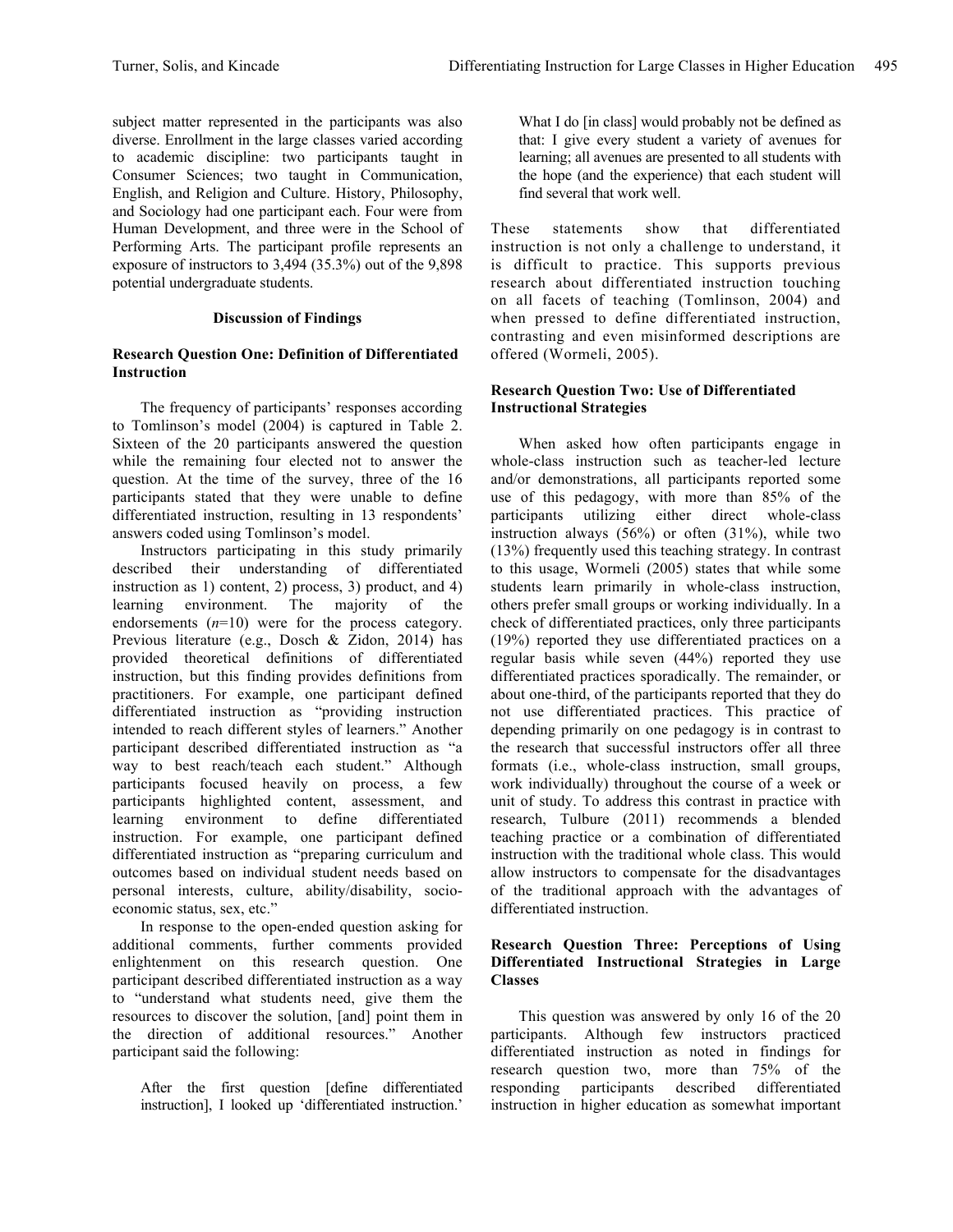| Opinion About Using Differentialed Instruction in Higher Education $(n=10)$ |    |            |  |
|-----------------------------------------------------------------------------|----|------------|--|
| Response                                                                    |    | Percentage |  |
| Somewhat important.                                                         | 10 | 63%        |  |
| Not effective in higher education.                                          |    | 19%        |  |
| Extremely important.                                                        |    | 13%        |  |
| A buzzword that will fade.                                                  |    | 6%         |  |

Table 3 *Opinion About Using Differentiated Instruction in Higher Education (n=16)*

| Table 4                                                      |
|--------------------------------------------------------------|
| Challenges to Differentiated Instruction in Higher Education |

| Response                    | Percentage |
|-----------------------------|------------|
| Class size.                 | 87%        |
| Lack of instructional time. | 73%        |
| Lack of resources.          | 60%        |
| Lack of training.           | 27%        |

*Note:*  $N = 16$ . Instructors responded with more than one selection on this question.

or extremely important. Only one instructor described it as a buzzword that will fade (see Table 3).

Among the responses to the final question asking for additional comments, one participant offered a detailed explanation of his/her response to the interplay between the usage question and the perception question:

Differentiated instruction IS a buzzword for what good teachers have been doing, but with limited resources and pressures to meet many other educational and performance goals, it is often very hard to fully offer what might be the best in meeting students' needs. There is a very fine line between… the responsibility of the teacher for teaching methods and… the responsibility of the students for accepting new methods of learning. Today we are teaching [so] many more students with special learning needs and cultural/language issues that the challenge is [an] even greater issue.

## **Research Question Four: Benefits and Challenges of Using Differentiated Instruction in Large Classes**

This research question was explored through three survey questions, two Likert and one multiple choice. Again, only 16 participants answered all three of these questions. When examining the conundrum of benefits versus challenges, only three, or less than 20%, selected the response that differentiated instruction is both practical and reasonable, the response that would indicate seeing benefits and willingness to take on the challenges. At the other end of the scale, 25% selected impractical and unreasonable. The remaining nine were split between the responses that differentiated instruction in higher education was practical but unreasonable (*n*=2) and impractical but reasonable (*n*=7).

Although none of the participants selected the multiple-choice option of "significant and worthy of the effort," half of the participants (*n*=8) selected the response that the benefits of differentiated instruction in higher education were significant and somewhat worthy of the effort required to implement. And another fourth of the participants  $(n=4)$  selected the response that it is insignificant but somewhat worthy of the effort required to implement. In overview, three-fourths of the participants saw some benefits to using differentiated instruction. As with the previous question, another fourth  $(n=4)$  indicated that they perceived differentiated instruction as insignificant and not worthy of the effort required to implement. This mixture of responses is similar to the anecdotal findings of Wormeli (2005) who noted that differentiated instruction had both rewards and downsides to implementation in a classroom. The use of differentiated instruction in higher education, as with primary and secondary education, represents challenges to faculty.

Responses in the final open-ended question provided some additional insight into the mixed messages found in the participants' responses to the two Likert questions, and they provide some unique perspective of faculty in higher education. One participant explained that

Most of us don't even have graders, so it's difficult to manage the ideal teaching strategies. I'd add one more item to your list of challenges: Faculty are encouraged to do the things that make it easier for them so that they can focus on grants and research. They are not rewarded for putting extra into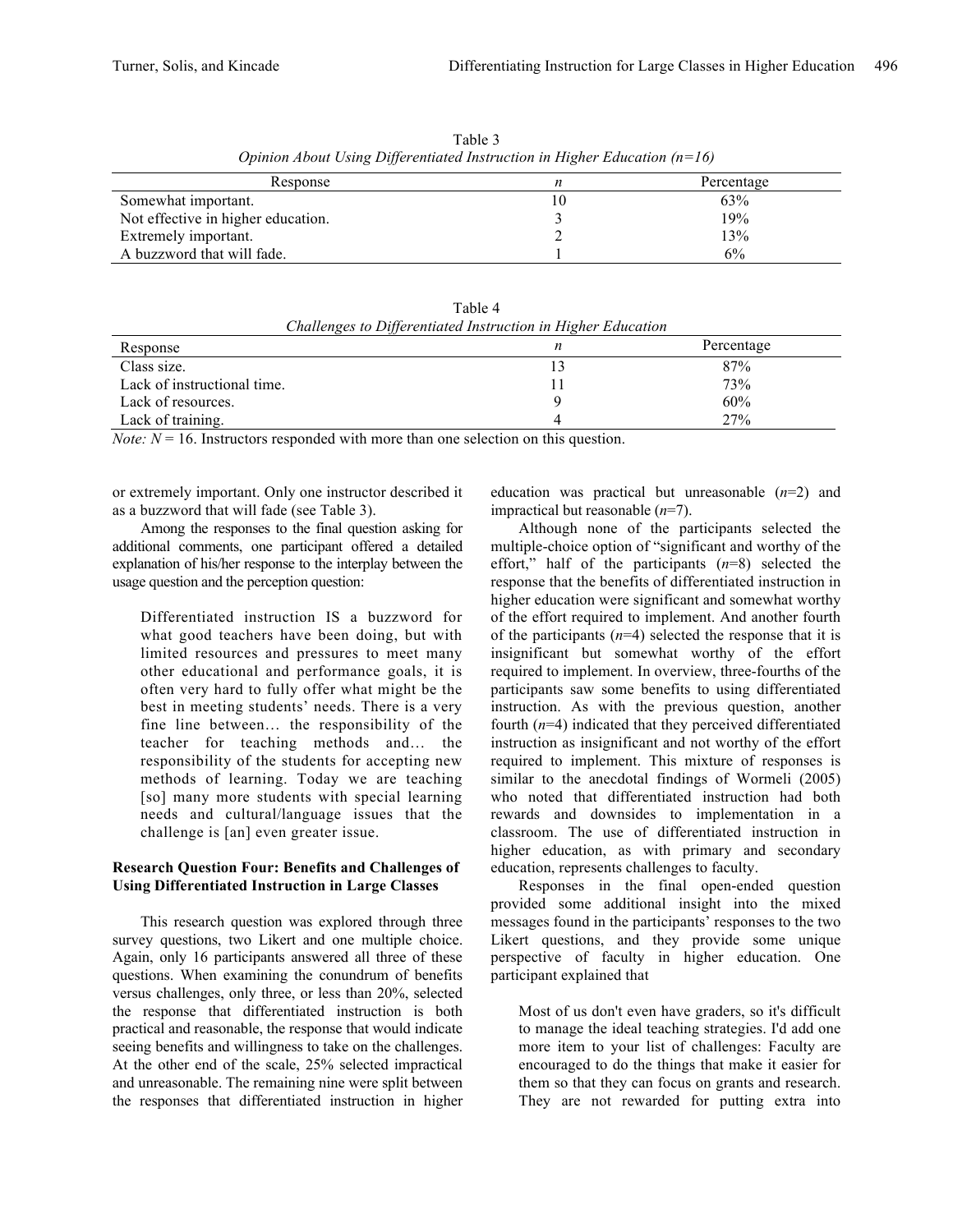teaching. In fact, the promotion and tenure process may view it as a mistake since it's not a factor. Recently I heard our dean say: "It is not possible to earn full professor rank on teaching."

Although instructors in K-12 have challenges of job growth and promotion, most have teaching as their top priority, unlike instructors in higher education.

In a focus on challenges to the use of differentiated instruction, participants were asked which of the following—class size, lack of instructional time, lack of resources, or lack of training—makes differentiated instruction in higher education challenging to implement. Given the opportunity to select more than one, the challenge receiving the highest response rate was class size (see Table 4). The next most common responses were lack of instructional time and lack of resources. Differentiation requires a considerable amount of time, effort, and dedication from the instructor (Santangelo & Tomlinson, 2009). Lack of training was selected by a few respondents, indicating a need for more knowledge of the pedagogy, which consequently would require more time and other resources.

In additional comments, participants emphasized these perceptions about the challenges of implementing differentiated instruction in large classes: (a) it is difficult for instructors to provide differentiated instruction in large classes, (b) instructors face time and resource constraints to provide differentiated instruction, and (c) instructors have academic pressures to meet research and other requirements of a research university. The following comments from participants are examples of these three concepts, especially in the context of large classes:

- "Next to impossible in a class of 450 students. And, large class sizes make this difficult."
- "It is a pipe dream. Plato wrote of 'knowing the soul' if one was to effectively persuade, and this is the same. There is no possible way of implementing this [on a] large scale. The larger the class, the LESS ability to differentiate. AND, how is one to grade students using different scales for the same class and credit? Not going to go over well, and may well open the door to legal challenges since DI does not treat all students the same."
- "Differential instruction can work in small classrooms. It has no place in a large classroom at a research university. Part of learning should be that you need to adapt to the environment and not expect the environment to adapt to you."

In summary, the participants in the study were mostly aware of differentiated instruction, used it to a minor extent, and identified both benefits and challenges of differentiated instruction in large classes. Their responses for large class instruction confirmed much of the previous literature in both K-12 instruction and in higher education. For these participants, class size and resource constraints posed some of the major challenges to using differentiated instruction in large classes. Although the participants provided limited detail about resource constraints, they clearly considered the issue of time as a separate but also constraining resource. These instructors asserted throughout the survey that differentiated instruction in a large class is time consuming. This is supported by their affirmation that they most often chose direct wholeclass instruction instead of differentiated instruction.

# **Implications and Recommendations**

Both the goal and the means for measuring quality teaching rely on promoting student learning (Schuck, Gordon, & Buchanan, 2008). Newer teaching strategies introduced into higher education often incorporate a collection of teaching methodologies, a combination of face-to-face and online methods, and a campus-wide responsiveness to effective teaching practices. This description well fits the definitions of differentiated instruction. Although many new instructional practices are beneficial, moving beyond age-old teaching initiatives, such as whole-class instruction, generates both apprehensions and challenges for instructors at any curriculum level, and especially at the higher education level (Kanuka, 2010). The findings by Kanuka (2010) are clearly confirmed in this current study that instructors find differentiated instruction challenging, especially in large classes. However, other literature indicates that differentiated instruction has benefits to students at the K-12 level and has potential benefits to the higher education student.

With this conflict in mind, Allan, Clarke, and Jopling (2009) task teachers in higher education to "(re)conceptualize their role as a subject specialist-cumteacher" (p. 369). Among the many directions of university education reform, differentiated instruction has the potential to provide the following: reassessment of individual differences, emphasis on students and learning activities, equal opportunities for professional training, and individualized and flexible learning paths (Tulbure, 2011). The findings of this study indicated that most of the instructors were aware of differentiated instruction but many of them expressed some measure of resistance in implementing the pedagogy.

Time consuming was the challenge reported most frequently by these instructors and the challenge that is also noted by previous research (Santangelo & Tomlinson, 2009). Although challenging to implement in large classes, differentiated instruction is plausible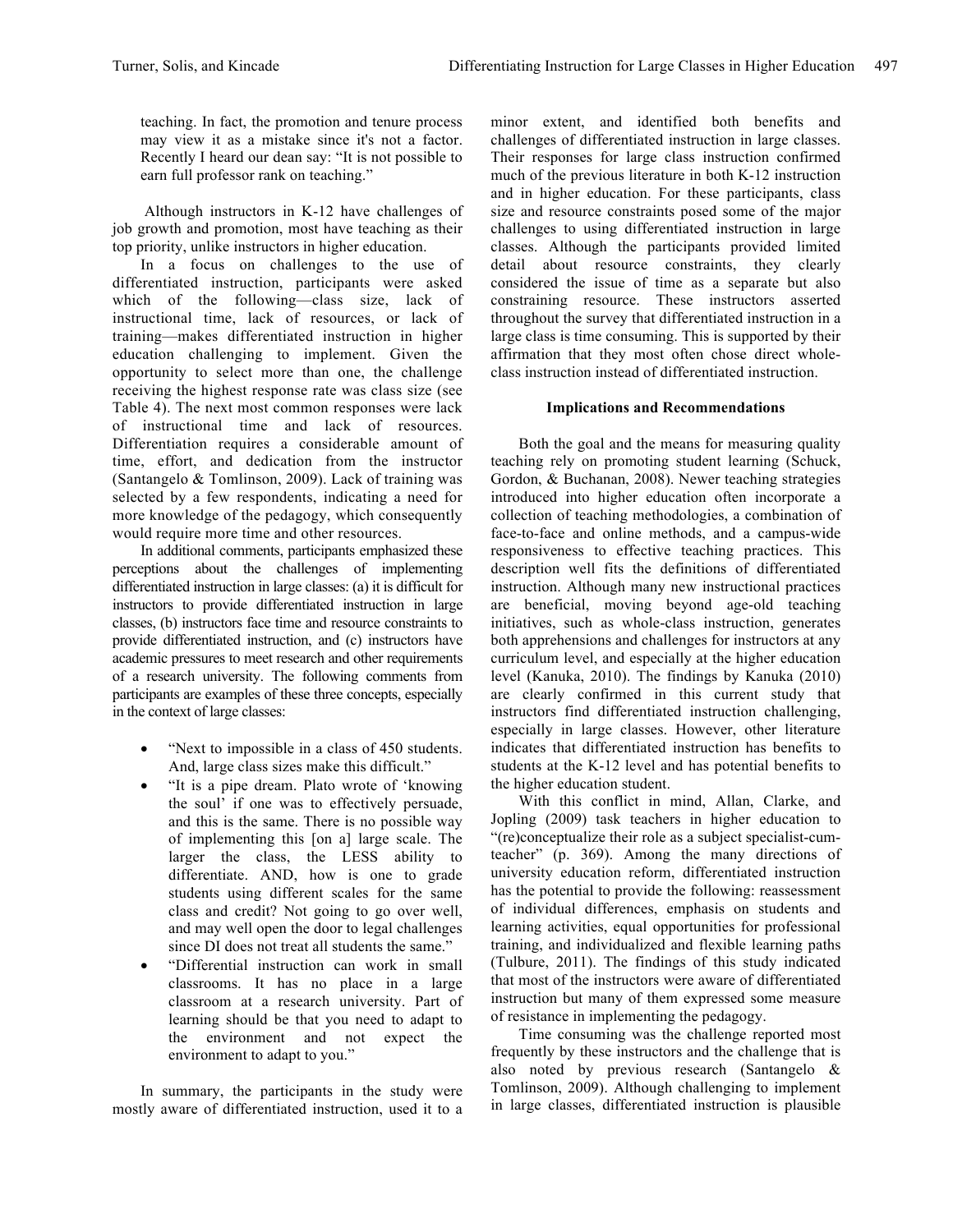(Ernest & Ernest, 2005). For example, once a course has been developed, the instructor can then explore strategies to differentiate instruction. A few strategies include: share a story that relates to the instructional content; display an illustration (graphic or media) of the topic being discussed; and allow student choice in assignments. Instructors will need training and other assistance to implement these strategies in their classrooms. Methods for effective training and the overall effectiveness of these strategies should be measured in future studies.

As awareness and training are effective tools in creating instructional change (Dosch & Zidon, 2014), the findings of this study indicate that this is an area that needs future work for administrators and instructors. Over half of the participants had no training in differentiated instruction, while a smaller portion had only read some literature or had attended a workshop or conference presentation. The lack of extensive training among the participants may account for the conflicting information found in the responses to both definition of differentiated instruction and the challenges to differentiate instruction. Referring again to one participant's comment, "After the first question [of the survey], I looked up 'differentiated instruction.' What I do would probably not be defined as that. [However,] I give every student a variety of avenues for learning; all avenues are presented to all students with the hope (and the experience) that each student will find several that work well."

Types of differentiated instruction is another finding from this study with implications for future research and practice. Given that students widely differ, there are no right ways in teaching and learning methods (Chamberlin & Powers, 2010; Pham, 2012; Santangelo & Tomlinson, 2009). Facing wide variations in learning profiles among students, teachers need knowledge about the types of differentiated instruction and an understanding that not every part of a lesson or even every unit needs to be differentiated (Logan, 2011; Wormeli, 2005). The findings of this study showed that many of the participants did not know about all of the types and practices involved with differentiated instruction. The need for more knowledge about differentiated instruction has implications for administrators and faculty mentors who work with instructors in improving their classroom activities. A key factor to student success and achievement lies with the support that instructors can provide (Wormeli, 2005). Clearly, instructors in higher education need more support and training in differentiated instruction to better aid student learning and achievement.

## **Limitations**

This study, as an exploratory survey, has certain innate limitations which provide the findings with both biases and enrichment. The instructors who participated were teaching large classes within one academic college at a large research institution located in the southeastern United States. Their perceptions are not compared to those of instructors at other institutions, as there is limited to no research literature on differentiated instruction in large classes. Thus, the findings are confined within, and bounded by, this limited perspective. In addition, the participants' perspectives are contrasted with those held by instructors teaching smaller classes only through comparison to previous literature. The perceptions and knowledge of administrators, students, or other stakeholders are also not considered in this study. These limitations provide suggestions for future research as all stakeholders in higher education have purchase in this discussion of differentiated instruction. Despite these limitations in this study, the findings provide a focused look at the challenges that instructors face when they attempt differentiated instruction in large classes. Although the strategy is common in K-12 education, differentiated instruction has yet to take hold in higher education.

## **Conclusion**

This study took a renewed look at differentiated instruction through the lenses of higher education instructors teaching large classes at a research university. Although differentiated instruction seems to be gaining ground in educational fields, especially among elementary and secondary educators, the strategy seems to lose momentum among higher education practitioners, a perspective reflected in the findings of this study. The findings are useful because they add to the literature and rekindle the need for discussion about differentiated instruction in higher education. As classroom enrollment increases across the country, instructors are positioned to revolutionize teaching and assessment in large classes by refocusing on learner variances. Through the use of differentiated instructional strategies, instructors are also positioned to reinvigorate the environment of teaching and learning in large classes.

Further, this study highlighted a need to create awareness about differentiated instruction and the potential benefits for students and instructors alike. Those familiar with differentiated instruction cited lack of resources, training, and time as challenges for incorporating differentiated instructional strategies into large classes. Despite these difficulties, many participants voiced a belief that instructors have an opportunity to provide a variety of methods to teach and assess student learning, which increases the opportunities for students to learn and excel within a large class. While this study points to some inroads into the use of differentiated instruction in higher education,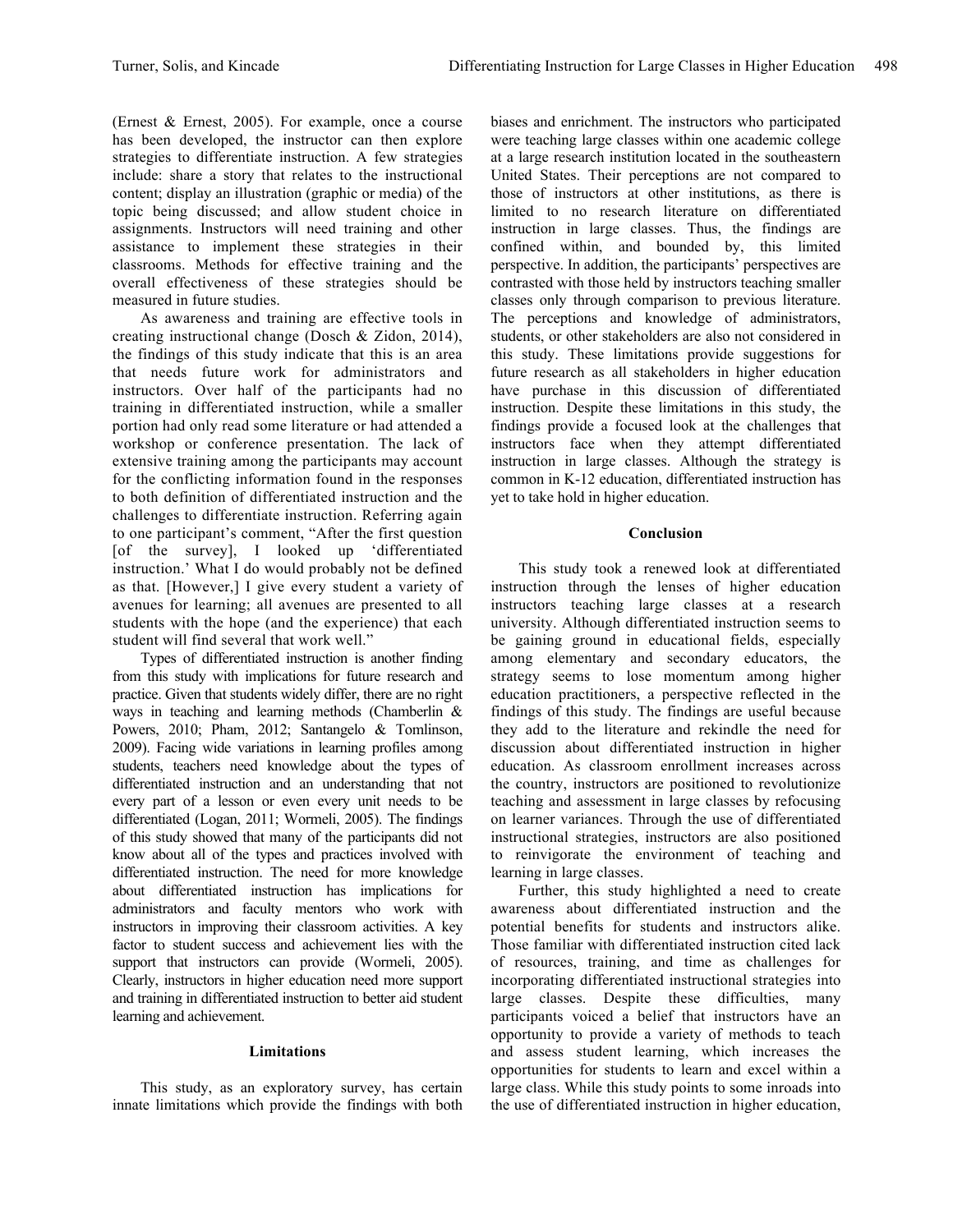there remains additional work to better understand how instructors can implement differentiated strategies

#### **References**

- Allan, J., Clarke, K., & Jopling, M. (2009). Effective teaching in higher education: Perceptions of first year undergraduate students. *International Journal of Teaching and Learning in Higher Education, 21*(3), 362-372.
- Anderson, K. M. (2007). Tips for teaching: Differentiating instruction to include all students. *Preventing School Failure, 51*(3), 49-53.
- Chamberlin, M., & Powers, M. (2010). The promise of differentiated instruction for enhancing the mathematical understandings of college students. *Teaching Mathematics and Its Applications, 29*,113-139. doi:10.1093/teamat/hrq006
- Christopher, D. A. (2011). Interactive large classes: The dynamics of teacher/student interactions. *Journal of Business & Economics Research, 1*(8), 82-98.
- Dosch, M., & Zidon, M. (2014). "The Course Fit Us": Differentiated instruction in the college classroom. *International Journal of Teaching and Learning in Higher Education, 26*(3), 343-357.
- Ernst, H. R., & Ernst, T. L. (2005). The promise and pitfalls of differentiated instruction for undergraduate political science courses: Student and instructor impressions of an unconventional teaching strategy. *Journal of Political Science Education, 1,* 39–59, doi: 0.1080/15512160590907513
- Kanuka, H. (2010). Characteristics of effective and sustainable teaching development programmes for quality teaching in higher education. *Higher Education Management and Policy, 22*(2), 69-81.
- Logan, B. (2011). Examining differentiated instruction: Teachers respond. *Research in Higher Education Journal*, *13,* 1-14.
- Pham, H. L. (2012). Differentiated instruction and the need to integrate teaching and practice. *Journal of College Teaching & Learning, 9*(1). 13-20.
- Rossman, G. B., & Rallis, S. F. (2011). *Learning in the field: An introduction to qualitative research* (3rd ed.). Thousand Oaks, CA: Sage.
- Santangelo, T., & Tomlinson, C. A. (2009). The application of differentiated instruction in postsecondary environments: Benefits, challenges, and future directions. *International Journal of Teaching and Learning in Higher Education, 20*(3), 307-323.
- Schuck, S., Gordon, S., & Buchanan, J. (2008). What are we missing here? Problematising wisdoms on teaching

quality and professionalism in higher education. *Teaching in Higher Education, 13*(5), 537-547.

- Tomlinson, C. A. (2004) Sharing responsibility for differentiating instruction. *Roeper Review, 26*(4), 188-189.
- Tulbure, C. (2011). Differentiating instruction upon learning styles in higher education: A controversial issues. *Bulletin of the Transilvania University of Braşov, 53*(1).79-84.
- Williams-Black, T. H., Bailey, J. P., & Lawson, P. D. C. (2010). Differentiated instruction: Are university reading professors implementing it? *The Reading Matrix, 10*(1), 45-54.
- Wormeli, R. (2005). Busting myths about differentiated instruction. *Principal Leadership, 5*(7), 28-33.

WINDI D. TURNER, Ph.D., is an Assistant Professor of Family and Consumer Sciences Education in the School of Applied Sciences, Technology and Education at Utah State University in Logan, UT. Recent research projects include the exploration of pedagogical strategies for large classes in higher education and the construction of a teacher identity in secondary education. Her research has been published in *the Journal of Effective Teaching*, the *International Journal of Teaching and Learning in Higher Education*, and the *Journal on Empowering Teaching Excellence.*

OSCAR J. SOLIS, Ph.D., is an Assistant Professor of Consumer Studies in the Department of Apparel, Housing, and Resource Management at Virginia Tech in Blacksburg, VA. Recent research projects include the exploration of pedagogical strategies for large classes and financial education for college students. His research has been published in *the Journal of Effective Teaching*, the *Journal of Personal Finance*, and the *Journal on Empowering Teaching Excellence..*

DORIS H. KINCADE, Ph.D., is a Professor of Fashion Merchandising and Design in the Department of Apparel, Housing, and Resource Management at Virginia Tech in Blacksburg, VA. Her research uses both qualitative and quantitative methods. Recent research projects include investigations of social media and service learning for use in professional preparation programs. Her research has been published in a variety of journals including the *Journal of Effective Teaching*, the *Clothing and Textiles Research Journal* and the *Journal of Operations and Production Management*. After training in manufacturing operations at the National Apparel Research Center, she is a Faculty Fellow with  $[T\overline{C}]^2$ .